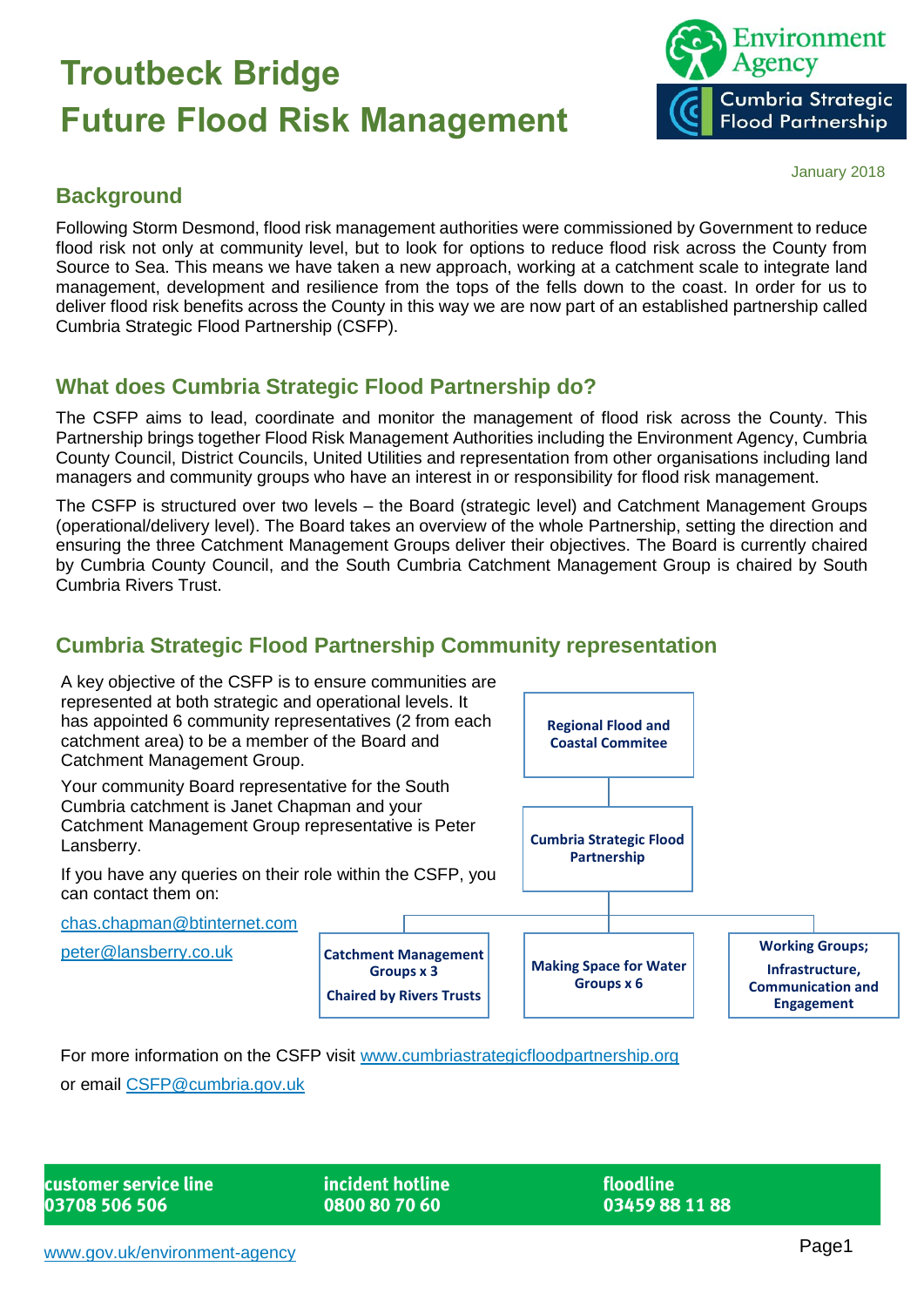

## **Work undertaken in Troutbeck Bridge**

Following the flood event in December 2015, the Environment Agency has:

- Cleaned and cleared Bell Beck culvert in spring/summer 2016 to remove blockages. See <https://www.gov.uk/government/publications/river-and-coastal-maintenance-programme> for the specific maintenance programme.
- Led recovery work to build a new section of culvert on Bell Beck, upstream of Calgarth view, which includes a gravel trap and is due for completion in December 2017.
- Worked with Cumbria County Council to design and fund a flood wall in front of Calgarth View. This is due for delivery in early 2018.
- Short-listed Bell Beck for Defra and Environment Agency funding to deliver a Natural Flood-risk Management (NFM) project through works planned and delivered by South Cumbria Rivers Trust.
- Incorporated community ideas and knowledge into to current appraisal work for the village and catchment. Engaged with communities to help explain the government rules on funding for schemes.

#### **What next?**

In the summer of 2017 we published the "long list" of options and since then we have been refining each option, measuring their viability against the following four tests;

Technical feasibility : Economic viability : Environmental sustainability : Community support

We have now refined the "short list" options for Troutbeck Bridge and using the four tests above our preliminary work is indicating that a viable scheme option(s) has not been identified.

As a result work on this project will concentrate on assessing whether a viable option can be progressed to replace the culvert under the A591, the stopping point being the completed modelling and final SOC report. The SOC report will be used as the basis for any future work as and when new information becomes available or additional funding secured. This work forms part of an annual review process to try and obtain funding for all the identified flood risk problems in Cumbria.

We will be able to provide further information on this work at the 'drop' in session.

In addition to this we are:

- Publishing the options outcomes, due in early 2018 at the consultation meetings or by request.
- Completing a hydrological model for Troutbeck Bridge, which will inform the ongoing "short list" assessment, support applications for other funding sources and aid future flood risk management for Bell Beck.
- Continually seeking and improving partnerships and exploring additional opportunities.
- Continuing to support the scoping of Natural Flood-risk Management (NFM) research and project developments for Bell Beck and the wider catchments.

**We are organising a community drop-in for the Troutbeck Bridge and Windermere town communities which will take place at the Marchesi Centre in Windermere on Tuesday 6 March 2018. Do drop in anytime between 2pm and 7pm. We will share the assessment of all options with you and will provide an update on the next steps.**

customer service line 03708 506 506

incident hotline 0800 80 70 60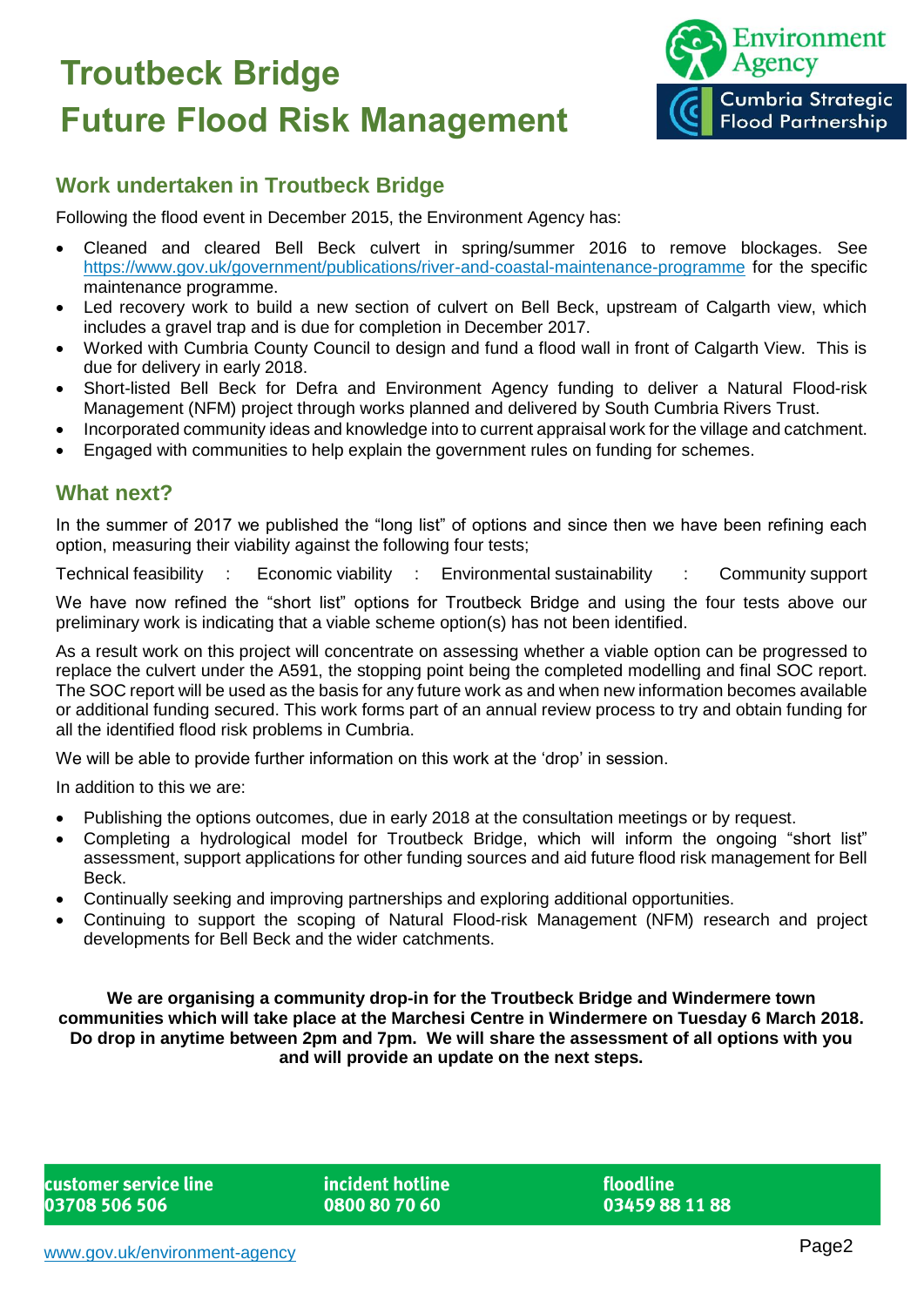

# **Outline Delivery Programme**



The Strategic Outline Business Case provides a high level understanding of the flood risk and demonstrates the need to continue working on a scheme and complete the Final Business Case.

#### **Timescale**

This process can take some time. As we are spending Government's money in providing flood risk management we must follow their rules and procedures.

For further information on the funding process and the rules we must follow, read the "guide on how the Environment Agency fund and deliver flood risk management schemes" under the 'Funding' section of the Cumbria Strategic Flood Partnership website [http://www.cumbriastrategicfloodpartnership.org](http://www.cumbriastrategicfloodpartnership.org/)

customer service line 03708 506 506

incident hotline 0800 80 70 60